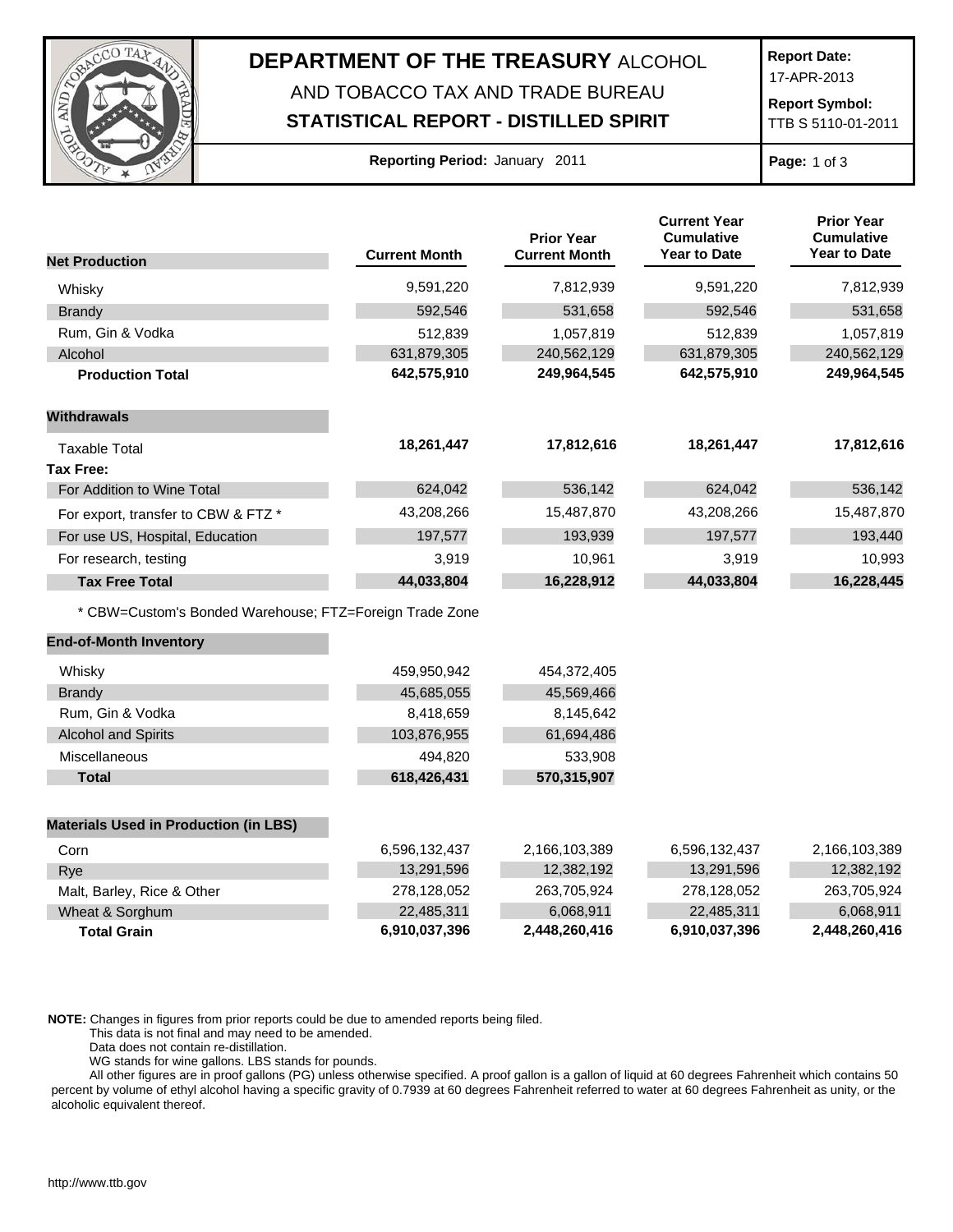## **STATISTICAL REPORT - DISTILLED SPIRIT** TTB S 5110-01-2011 **Page:** 2 of 3

| <b>Bottled For Domestic Use (in WG)</b>         | <b>Current Month</b> | <b>Prior Year</b><br><b>Current Month</b> | <b>Current Year</b><br><b>Cumulative</b><br><b>Year to Date</b> | <b>Prior Year</b><br><b>Cumulative</b><br><b>Year to Date</b> |
|-------------------------------------------------|----------------------|-------------------------------------------|-----------------------------------------------------------------|---------------------------------------------------------------|
| Whisky                                          | 5,720,341            | 5,072,829                                 | 5,720,341                                                       | 5,072,829                                                     |
| <b>Brandy</b>                                   | 1,382,637            | 1,278,445                                 | 1,382,637                                                       | 1,278,445                                                     |
| Imported Rum: Puerto Rican                      | 2,390,616            | 2,693,987                                 | 2,390,616                                                       | 2,693,987                                                     |
| Virgin Islands                                  | 486,495              | 428,750                                   | 486,495                                                         | 428,750                                                       |
| Others                                          | 342,902              | 301,658                                   | 342,902                                                         | 301,658                                                       |
| Gin                                             | 1,153,747            | 1,263,674                                 | 1,153,747                                                       | 1,263,674                                                     |
| Vodka                                           | 9,011,915            | 8,104,154                                 | 9,011,915                                                       | 8,104,154                                                     |
| Cordials                                        | 3,967,878            | 3,512,594                                 | 3,967,878                                                       | 3,512,594                                                     |
| Cocktails                                       | 609,814              | 436,258                                   | 609,814                                                         | 436,258                                                       |
| Tequila                                         | 1,148,665            | 1,071,907                                 | 1,148,665                                                       | 1,071,907                                                     |
| Alcohol, Neutral Spirits & Miscellaneous        | 1,008,257            | 715,018                                   | 1,008,257                                                       | 715,018                                                       |
| <b>Non-Whisky Total</b>                         | 21,502,926           | 19,806,445                                | 21,502,926                                                      | 19,806,445                                                    |
| <b>Total Whisky &amp; Non-Whisky</b>            | 27,223,267           | 24,879,274                                | 27,223,267                                                      | 24,879,274                                                    |
| <b>Bottled in Bond for Domestic Use (in WG)</b> |                      |                                           |                                                                 |                                                               |
| Total                                           | 14,549               | 24,080                                    | 14,549                                                          | 24,080                                                        |
| <b>Bottled for Export (in WG)</b>               |                      |                                           |                                                                 |                                                               |
| Whisky                                          | 2,028,474            | 1,578,695                                 | 2,028,474                                                       | 1,578,695                                                     |
| Brandy, Cordials, Cocktails & Miscellaneous     | 145,226              | 177,309                                   | 145,226                                                         | 177,309                                                       |
| Rum, Gin, Vodka, Tequila & Alcohol              | 298,628              | 661,203                                   | 298,628                                                         | 661,203                                                       |
| <b>Total</b>                                    | 2,472,328            | 2,417,207                                 | 2,472,328                                                       | 2,417,207                                                     |
| <b>Grand Total</b>                              | 29,710,144           | 27,320,561                                | 29,710,144                                                      | 27,320,561                                                    |
| <b>Spirits Dumped to Processing</b>             |                      |                                           |                                                                 |                                                               |
| Alcohol and Neutral Spirits                     | 8,862,210            | 7,487,345                                 | 8,862,210                                                       | 7,487,345                                                     |
| Imported Whisky                                 | 1,993,833            | 2,224,169                                 | 1,993,833                                                       | 2,224,169                                                     |
| Domestic Whisky                                 | 5,884,036            | 4,542,736                                 | 5,884,036                                                       | 4,542,736                                                     |
| <b>Brandy</b>                                   | 1,420,660            | 1,247,331                                 | 1,420,660                                                       | 1,247,331                                                     |
| Imported Rum: Puerto Rican                      | 1,950,123            | 1,800,765                                 | 1,950,123                                                       | 1,800,765                                                     |
| Virgin Islands                                  | 619,317              | 677,799                                   | 619,317                                                         | 677,799                                                       |
| <b>Others</b>                                   | 446,432              | 311,559                                   | 446,432                                                         | 311,559                                                       |
| Gin                                             | 987,262              | 1,361,597                                 | 987,262                                                         | 1,361,597                                                     |
| Vodka                                           | 1,476,754            | 1,037,010                                 | 1,476,754                                                       | 1,037,010                                                     |
| Cordials, Cocktails & Miscellaneous             | 936,147              | 550,456                                   | 936,147                                                         | 550,456                                                       |
| Tequila                                         | 1,128,878            | 790,750                                   | 1,128,878                                                       | 790,750                                                       |
| <b>Total</b>                                    | 25,705,652           | 22,031,517                                | 25,705,652                                                      | 22,031,517                                                    |
| <b>Other Ingredients Mixed with Spirits</b>     |                      |                                           |                                                                 |                                                               |
| Wine                                            | 479,044              | 857,522                                   | 479,044                                                         | 857,522                                                       |
| <b>Alcohol Flavoring Materials</b>              | 271,503              | 259,105                                   | 271,503                                                         | 259,105                                                       |

**NOTE:** Changes in figures from prior reports could be due to amended reports being filed.

This data is not final and may need to be amended.

Data does not contain re-distillation.

WG stands for wine gallons. LBS stands for pounds.

All other figures are in proof gallons (PG) unless otherwise specified. A proof gallon is a gallon of liquid at 60 degrees Fahrenheit which contains 50 percent by volume of ethyl alcohol having a specific gravity of 0.7939 at 60 degrees Fahrenheit referred to water at 60 degrees Fahrenheit as unity, or the alcoholic equivalent thereof.